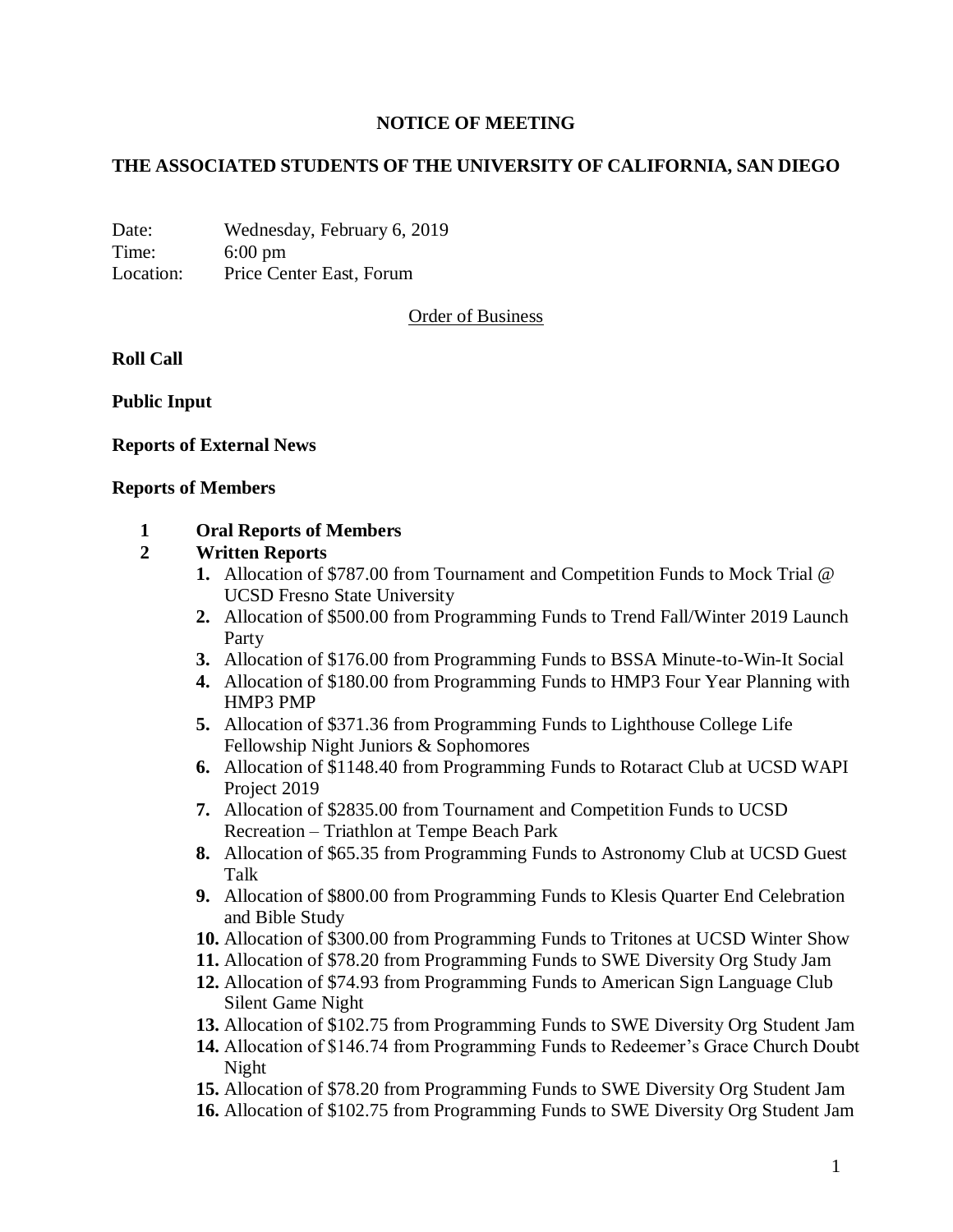- **17.** Allocation of \$61.01 from Programming Funds to Health Care Frontiers Research Mixer
- **18.** Allocation of \$236.93 from Programming Funds to kunFUSION KF x MASA Best Dessert Competition
- **19.** Allocation of \$2760.52 from Programming Funds to SangamSD Winter Banquet
- **20.** Allocation of \$1657.35 from Programming Funds to NSU 18th Annual Culture Show
- **21.** Allocation of \$594.56 from Programming Funds to PDE Premedical Workshop
- **22.** Allocation of \$521.18 from Programming Funds to The Beat Winter Concert
- **23.** Allocation of \$450.00 from Programming Funds to NSU 18th Annual Culture Show Rehearsal
- **24.** Allocation of \$298.79 from Programming Funds to Lighthouse College Life Fellowship Night Senior and Freshmen
- **25.** Allocation of \$36.41 from Programming Funds to Tzu Chi Collegiate Association Movie Night
- **26.** Allocation of \$8295.00 from Programming Funds to CU Alumni Networking Evening
- **27.** Allocation of \$2783.69 from Programming Funds to BMES Translational Medicine Day 2019
- **28.** Allocation of \$180.00 from Programming Funds to OSC Mohammed M Khan
- **29.** Allocation of \$400.00 from Programming Funds to SNAP at UCSD SUITED WITH **SNAP**
- **30.** Allocation of \$85.00 from Programming Funds to PERIOD. at UCSD Winter'19 Packing Party
- **31.** Allocation of \$97.45 from Programming Funds to BSSA A Road Map to an MD or a MS
- **32.** Allocation of \$500.00 from Programming Funds to MSA Friday Lecture
- **33.** Allocation of \$81.64 from Programming Funds to MSO Winter Study Social
- **34.** Allocation of \$400.62 from Programming Funds to ACSSA Week 9 GBM Winter 2019
- **35.** Allocation of \$85.00 from Programming Funds to Student Organization for Activism and Representation GBM #1

### **Reports of Senator Projects**

### **Question Time**

#### **Reports of Committees**

- **1** Finance Committee
- **2** Legislative Committee

### **Special Orders**

- **1** Special Presentation by Alex Wu
- **2** Special Presentation regarding Accessibility and Accountability of A.S by Joseph Giltner

#### **Unfinished Business**